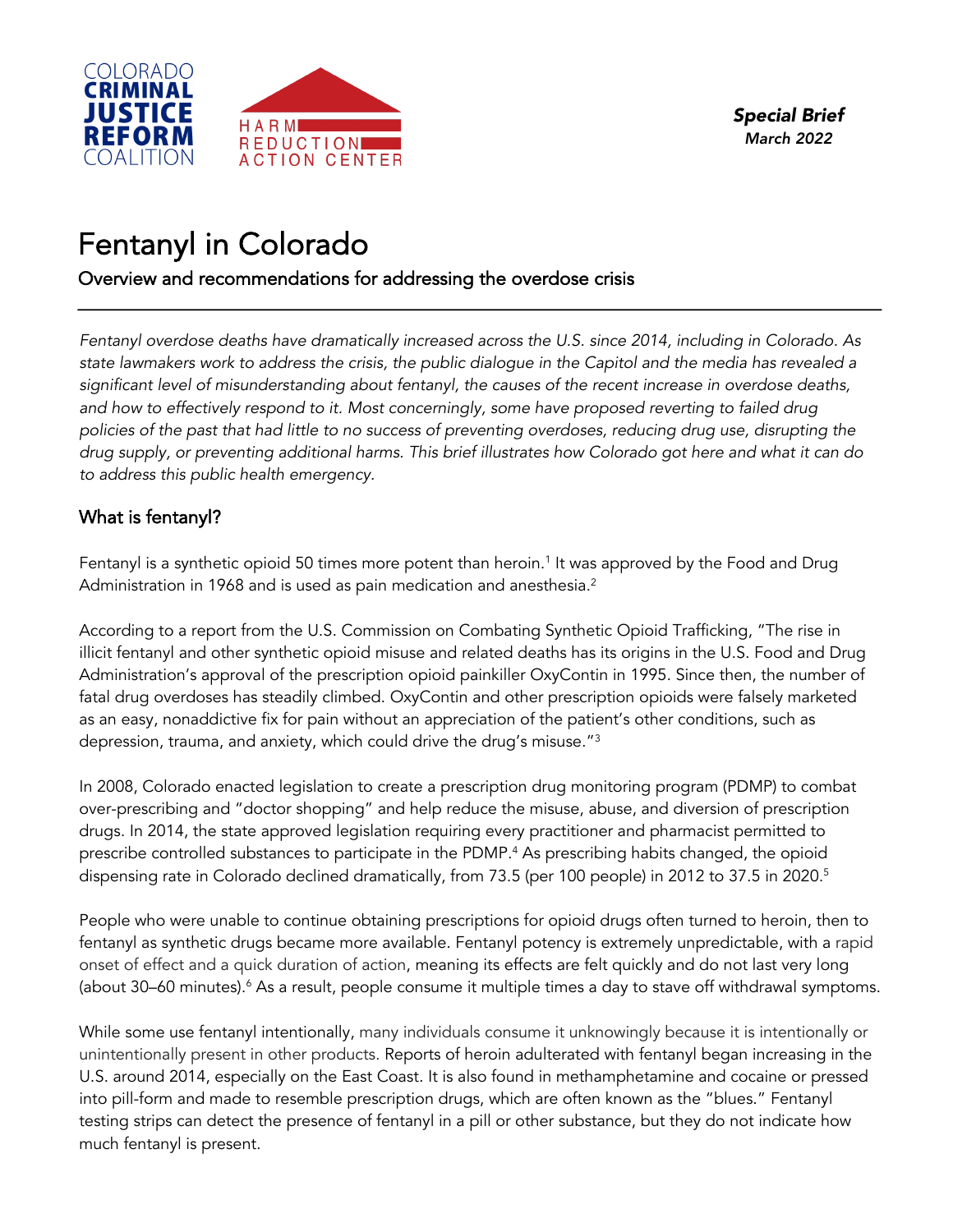Fentanyl was immediately identified as a causal factor in increasing overdose death rates across the nation. Overdose deaths in Colorado have been increasing since 1999 and began to sharply increase in 2016 due to the growing availability of synthetic opioids.<sup>7</sup> The illegal drug market, both in the U.S. and around the world, is moving away from products produced from plant sources, such as heroin and cocaine, and toward products wholly produced within labs, such as fentanyl. <sup>8</sup> Synthetic drugs are cheaper and easier to produce than heroin and therefore much more profitable for manufacturers.<sup>9</sup> Most illicit fentanyl is manufactured in China and India and brought into the U.S. from Mexico, but importation via U.S. mail and private delivery have increased along with direct sales through the internet (specifically the dark web). <sup>10</sup> This shift in the drug supply is not only impacting people who are dependent on or addicted to drugs, but also casual and novice users, who are also at risk of overdose.

#### Do states that classify drug possession as a misdemeanor have higher rates of overdose deaths than states that classify possession as a felony?

No. There is no correlation between drug overdose deaths and the severity of penalties for simple possession. Overdose death rates have risen throughout the country in recent years, including in states where simple possession is a felony.

In 2019, Colorado enacted HB19-1263, making possession of up to 4 grams of drugs a misdemeanor for the first three convictions. A fourth conviction for simple possession, or any conviction for possession of more than 4 grams, remained a felony, even if there was no indication of intent to distribute. Under Colorado drug laws, the weight of a controlled substance includes any compound or mixture it is combined with. Controlled substances found in Colorado are rarely pure and usually include other substances.

Some politicians and commentators have claimed HB19-1263 created or worsened the overdose crisis in Colorado, but the state's overdose death rate began rising in 1999 and started to spike in 2016, when simple drug possession was still a felony (see Figure 1). HB19-1263 did not go into effect until March 2020.



#### Figure 1. Colorado Overdose Death Rate by Year, 2000–2020

Chart: Colorado Health Institute • Source: Colorado Department of Public Health and Environment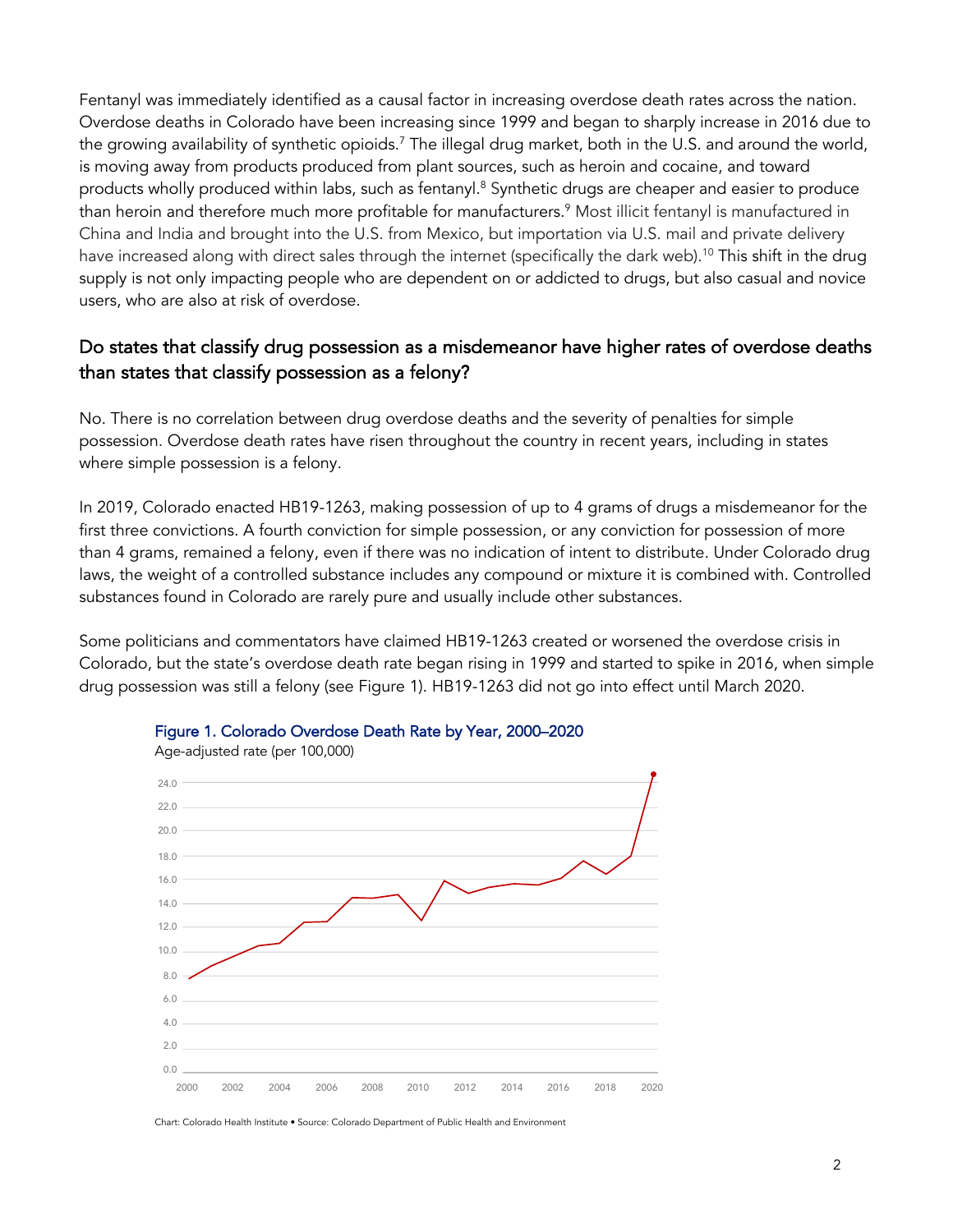Colorado had the 29th-highest rate of overdose deaths in 2020, according to the Centers for Disease Control and Prevention, and most of the states with higher overdose rates have felony penalties for simple possession (see Table 1).

#### Table 1. State Drug Possession Penalties and Overdose Death Rates in 2020

Age-adjusted overdose death rates (per 100,000)

| Rank           | State          | Penalty                                                                                                    | Rate | Rank | State          | Penalty | Rate | Rank | State        | Penalty | Rate |
|----------------|----------------|------------------------------------------------------------------------------------------------------------|------|------|----------------|---------|------|------|--------------|---------|------|
| 1              | West Virginia  | M                                                                                                          | 81.4 | 18   | Vermont        | M       | 32.9 | 35   | Utah         | M       | 20.5 |
| $\overline{2}$ | Kentucky       | F                                                                                                          | 49.2 | 19   | Missouri       | F.      | 32.1 | 36   | Oklahoma     | M       | 19.4 |
| 3              | Delaware       | M                                                                                                          | 47.3 | 20   | New Jersey     | F       | 32.1 | 37   | Arkansas     | F       | 19.1 |
| $\overline{4}$ | Ohio           | F.                                                                                                         | 47.2 | 21   | North Carolina | F       | 30.9 | 38   | Minnesota    | M       | 19.0 |
| 5              | Tennessee      | M                                                                                                          | 45.6 | 22   | New Hampshire  | F       | 30.3 | 39   | Oregon       | CV      | 18.7 |
| 6              | Maryland       | $\mathsf{M}% _{T}=\mathsf{M}_{T}\!\left( a,b\right) ,\ \mathsf{M}_{T}=\mathsf{M}_{T}\!\left( a,b\right) ,$ | 44.6 | 23   | Michigan       | F       | 28.6 | 40   | Hawaii       | F       | 18.3 |
| $\overline{7}$ | Louisiana      | F                                                                                                          | 42.7 | 24   | Illinois       | F       | 28.1 | 41   | Georgia      | F       | 18.0 |
| 8              | Pennsylvania   | M                                                                                                          | 42.4 | 25   | Wisconsin      | F.      | 27.7 | 42   | Kansas       | F       | 17.4 |
| 9              | Maine          | M                                                                                                          | 39.7 | 26   | Virginia       | F       | 26.6 | 43   | Wyoming      | M       | 17.4 |
| 10             | Connecticut    | M                                                                                                          | 39.1 | 27   | Nevada         | F       | 26.0 | 44   | Idaho        | F       | 15.9 |
| 11             | New Mexico     | F                                                                                                          | 39.0 | 28   | New York       | M       | 25.4 | 45   | Montana      | F       | 15.6 |
| 12             | Rhode Island   | $\mathsf{M}% _{T}=\mathsf{M}_{T}\!\left( a,b\right) ,\ \mathsf{M}_{T}=\mathsf{M}_{T}\!\left( a,b\right) ,$ | 38.2 | 29   | Colorado       | M       | 24.9 | 46   | North Dakota | M       | 15.6 |
| 13             | Indiana        | F                                                                                                          | 36.7 | 30   | Alabama        | F.      | 22.3 | 47   | lowa         | M       | 14.3 |
| 14             | Arizona        | F                                                                                                          | 35.8 | 31   | Alaska         | M       | 22.0 | 48   | Texas        | F       | 14.1 |
| 15             | Florida        | F                                                                                                          | 35.0 | 32   | Washington     | M       | 22.0 | 49   | Nebraska     | F       | 11.3 |
| 16             | South Carolina | M                                                                                                          | 34.9 | 33   | California     | M       | 21.8 | 50   | South Dakota | F       | 10.3 |

Mississippi M 21.1

 $F =$  Felony  $M =$  Misdemeanor  $CV =$  Civil Violation

Source: Centers for Disease Control and Prevention

Massachusetts M 33.9

Colorado's increase in overdose deaths stems from the flood of prescription opioids in the 1990s and 2000s, followed by a reduction of opioid prescriptions that pivoted people towards using heroin and other unregulated drugs. Overdose deaths began rising faster in 2016 with the growing availability of powerful synthetic opioids, and the Colorado Health Institute attributes the particularly sharp rise in overdose deaths in 2020 to the COVID-19 pandemic, which resulted in social isolation, a pandemic-induced recession, and changes to care delivery that had an "unprecedented impact on substance use and on treatment and support options."<sup>11</sup> Using drugs alone is one of the biggest risk factors for experiencing a lethal overdose.

Other factors that have contributed to the rise of overdose deaths include poly-drug use (the use of two or more substances at once); significant lack of access to prevention, recovery, and addiction treatment services; and the continued criminalization, stigma and shame associated with drug use.

#### Will creating a new law for drug induced homicide (DIH) reduce overdose deaths?

No. There is no systematic empirical evidence that DIH prosecutions slow the sale of illegal drugs, according to the Northeastern University School of Law's Health in Justice Action Lab. "DIH prosecutions discourage witnesses to overdoses from calling 9-1-1 for fear that they will be arrested and charged with DIH or other serious crimes." Research also indicates that prosecutions do not typically target major drug traffickers, despite this being the stated purpose of DIH laws. Instead, the majority of DIH cases involve people who are using drugs together or who are selling or trading drugs to support an addiction. As such, they lead to friends and family members who know and love the person who died to be prosecuted and sent to prison for many years.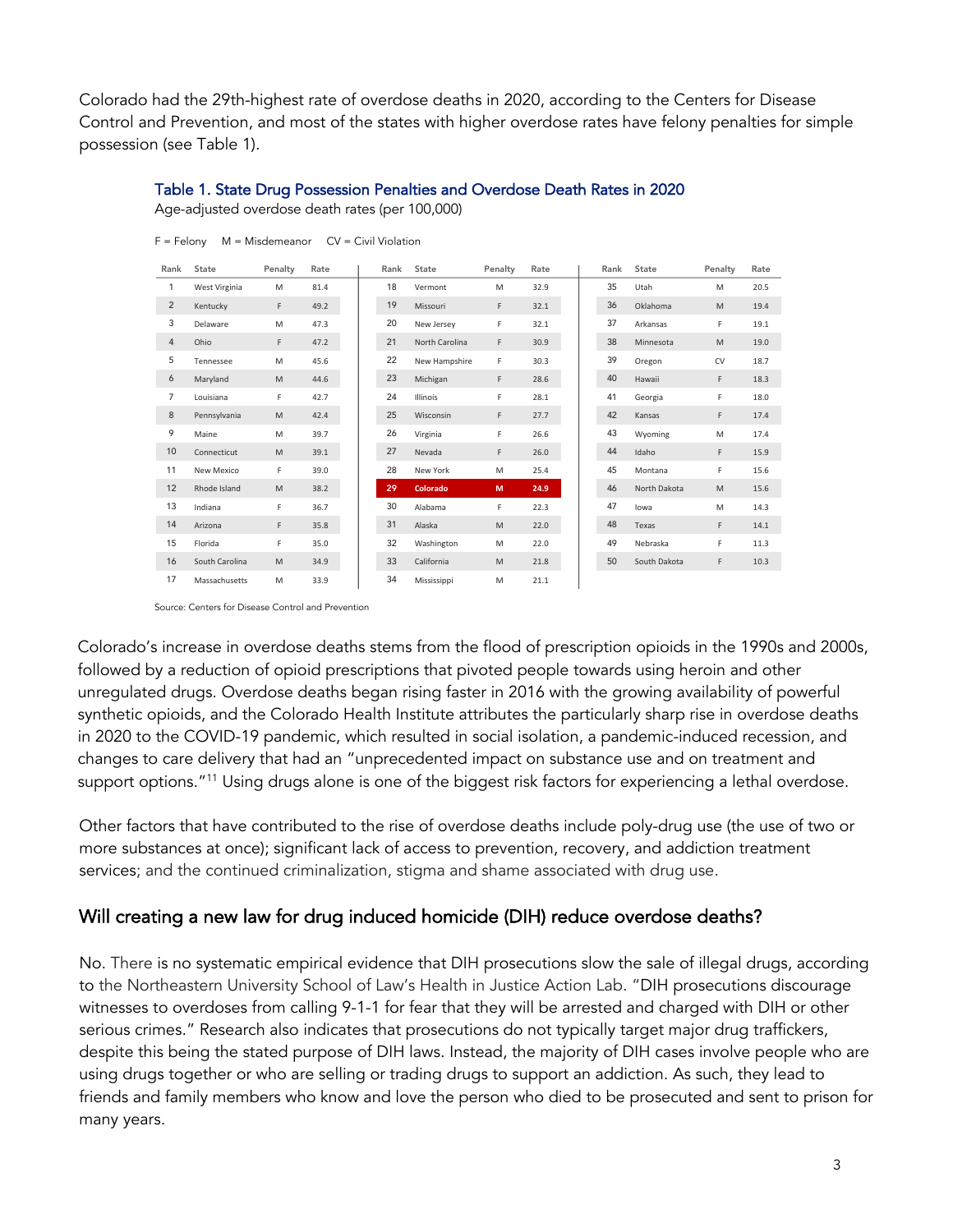# Will increasing criminal penalties for fentanyl distribution reduce the supply of fentanyl in the community?

No. Incarcerating drug dealers has little or no impact on disrupting drug supplies because the drug market is dynamic. It responds to the demand for drugs by replacing imprisoned sellers with either new recruits or increased drug selling by existing dealers, which is known as the "replacement effect."<sup>12</sup>

There may be other outcomes that justify revising drug distribution laws, including better integration of fentanyl into the drug sentencing grid or holding dealers accountable, but the past 50 years of drug war policies have clearly demonstrated they will not reduce drug supplies.

Increasing criminal penalties is often proposed as a way of getting to major drug dealers. However, the majority of drug arrests and criminal cases filed in Colorado are for simple possession and low-level distribution. From January 2020–January 2022, more than 31,000 drug cases in Colorado were filed against low-income people who were represented by the State Public Defender's Office. Of those case, 75% were for simple drug possession or sharing drugs for personal use. Only 9% were for low-level dealing, 9% for mid-level dealing, and 6% for high-level dealing.13

#### Public health strategies will save lives from overdose

The most effective ways to address the overdose crisis are evidence-based public health and harm reduction strategies that keep people alive and maximize their potential for recovery. Such efforts warrant substantial investment, particularly in underserved communities of color that are experiencing higher rates of overdose deaths. Specifically, we recommend the following:

- Increase access to Naloxone, which reverses opioid overdoses and saves lives.
	- o Expand the number and type of entities that are eligible to access standing orders for Naloxone to include high schools, colleges, universities, libraries, and community service organizations.
	- o Install Naloxone vending machines where high-risk populations may gather, such as homeless shelters, prison/jail, addiction treatment clinics, schools.
- Strategically focus federal stimulus dollars towards drug prevention, harm reduction, treatment, and recovery services that have been proven to save people's lives, including treatment on demand.
	- o Create a grant program for nuanced community-based public education and outreach that targets specific populations and develops community-based responses for increasing awareness and understanding of: (1) synthetic opioids and the risk of overdose; (2) the signs of overdose and the benefits of Naloxone and testing strips; and (3) the Good Samaritan laws.
	- o Increase telehealth access for treatment services, including Medication Assisted Treatment (MAT) in rural areas.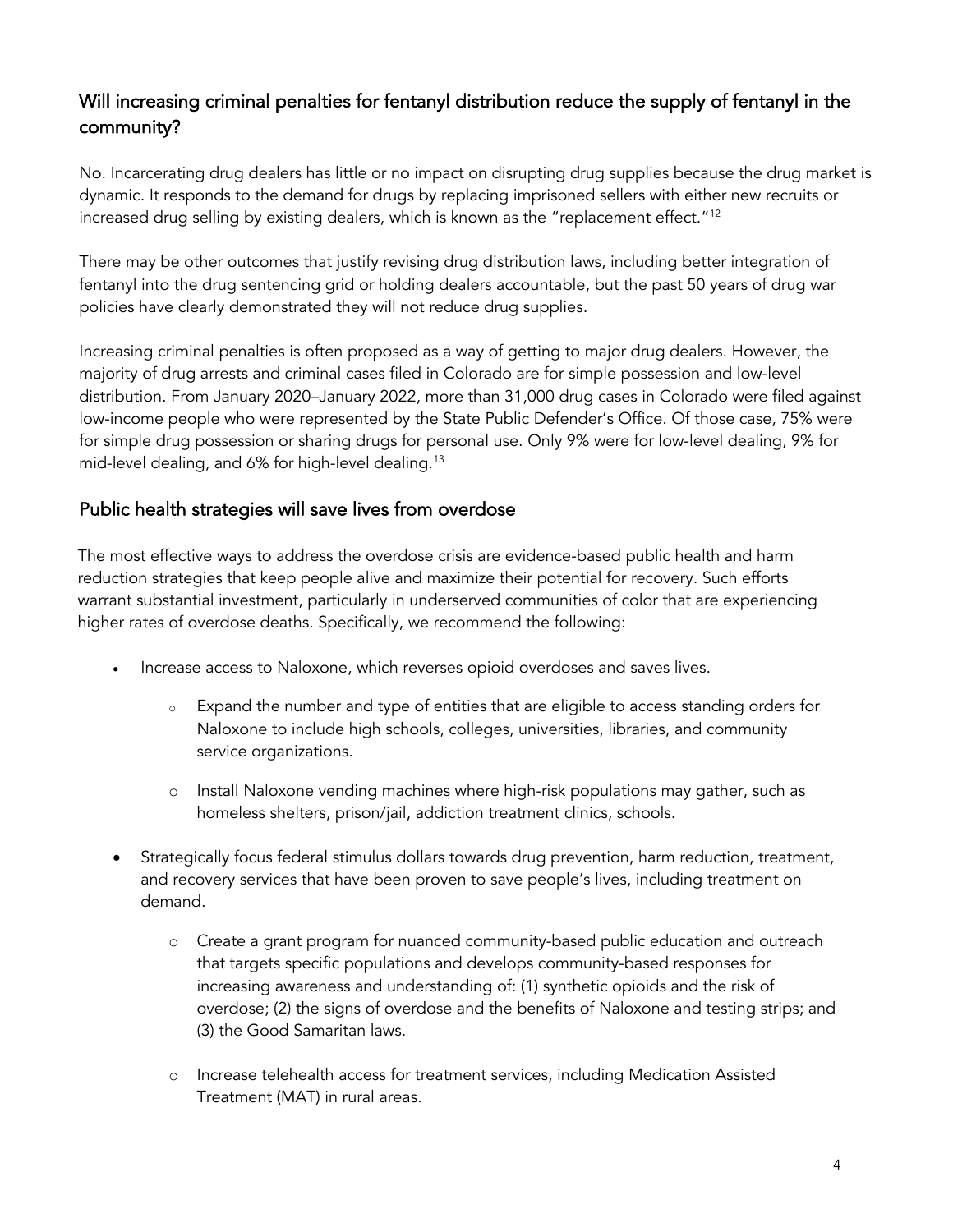- o Increase and incentivize the number of MAT providers who are trained to induct someone who has been using fentanyl.
- o Innovate and tailor new models for medical withdrawal management that are specific to synthetic opioids.
- o Expand and allow treatment providers more options that focus on stabilization of a person rather than abstinence as being the only approach to someone "successfully" completing treatment.
- o Increase statewide availability of Housing First programs that provide or allow MAT inductions to occur on site.
- o Expand MAT in jails and prisons and require jails and prisons to have withdrawal protocols for opioid dependence. People who recently were released from incarceration are over 40 times more likely to die from an opioid overdose. 14
- Expand the Good Samaritan law to include the crime of "drug sharing."
	- o It is important to understand that in most cases the "first responders" in an overdose crisis are not the police or EMTs, but the people with the person who experiencing an overdose. Good Samaritan laws, also known as "Good Sam laws," have been enacted in 48 states and Washington D.C. to encourage people to call 9-1-1 when someone they are with is experiencing an overdose. <sup>15</sup> Colorado's Good Sam law (C.R.S. 18-1-711) was enacted in 2012. It provides a person with immunity from arrest and prosecution for drug use and simple drug possession if the offense arises from the events of the overdose, the person acts in good faith in reporting the overdose to emergency responders, identifies themselves, and remains with the overdosing person until help arrives.
- Increase the number of harm reduction organizations and mobile outreach services with syringe access and engagement with people who use drugs.
- Make fentanyl testing strips and other drug-checking resources easily attainable, so people can test drugs for the presence of fentanyl.
- Support realistic, evidence-based programs to educate teens about drugs and harm reduction.
	- o Teach students how to recognize and respond to an overdose, including how to administer Naloxone.
- Honor Colorado's home rule status and local control by allowing overdose prevention sites in communities that want them.
- Support a group of medical and harm reduction experts to develop recommendations for how local communities could enact "safe supply" strategies similar to those that have been successful in other countries.